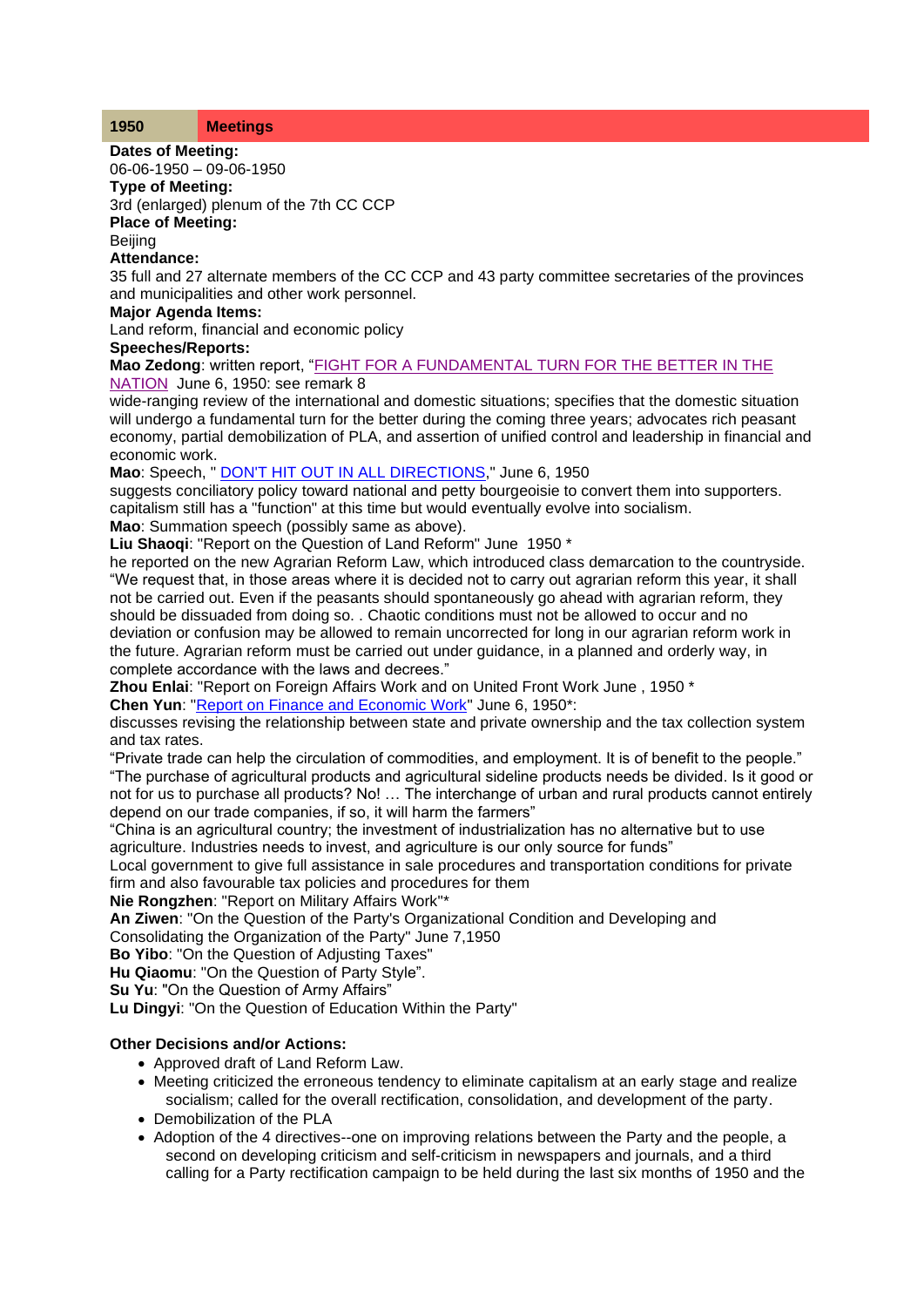first three months of 1951. a fourth on consolidating basic-level Party organizations see 19-04- 1950. : [Decision concerning Launching Criticism and Self-Criticism in Newspapers](http://www.commonprogram.science/documents/Decision%20concerning%20Launching%20Criticism%20and%20Self-Criticism%20in%20Newspapers.pdf) and 21-04- 1950 [General News administration decision concerning the Improvement of Newspaper Work](http://www.commonprogram.science/documents/General%20News%20administration%20decision%20concerning%20the%20Improvement%20of%20Newspaper%20Work%20.pdf)  and [establishment Broadcast Receiving Network](http://www.commonprogram.science/documents/General%20News%20administration%20decision%20concerning%20the%20Improvement%20of%20Newspaper%20Work%20.pdf)

#### **Remarks:**

- 1. beginning in June 1950 all jurisdictions set about readjusting the relationship between public and private grain firms in the spirit of the 3d Plenum of the 7th CPC Central Committee and centralized state plans for the readjustment of industry and commerce in order to help legitimate privately owned grain business get out of their predicament. The emphasis of the readjustment was on price policies, meaning the formulation of suitable differential prices for different areas and wholesale and retail differential prices, thereby enabling private merchants to make a profit. Second was the scope of business, setting a rational division of labor in grain procurement.
- 2. \*Liu Shaoqi, Chen Yun, and Nie Rongzhen gave reports on identical topics at the June 14-23, 1950, Second Session of the First CPPCC.
- 3. This plenum convened during a radical retrenchment in fiscal policy that had produced a temporary but severe recession in China by late spring 1950.
- 4. Rectification of 1950 was to be a "top-to-bottom" inner-Party campaign with only limited participation by non-Party officials. The recruitment of peasants in the old liberated areas was stopped altogether, and the recruitment of peasants in the newly liberated areas was postponed until after land reform. In contrast, a full one-third of the urban working class was to be absorbed into the Party in the next three to five years, so that the Party might truly become the vanguard of the proletariat. The directive also called for a re-examination of the qualifications of current Party members, more intensive education in Party doctrine and programs, and reorganization of basic-level Party branches throughout the country. *Organizing China: The Problem of Bureaucracy, 1949-1976. Contributors: Harry Harding - author. Publisher: Stanford University Press. Place of Publication: Stanford, CA. Publication Year: 1981. Page Number: 48*. Recruitment in rural areas was resumed in mid-1952, but halted again in mid-1953.
	- 5. These decisions were reaffirmed by an enlarged meeting of the Politburo in February 1951. [Meeting 10-02-1950](http://www.commonprogram.science/meetings/)
	- *6.* **Rectification of 1950.** A campaign initiated at the 3rd Plenum against the arrogance, BUREAUCRATISM, and COMMANDISM that had arisen in the Party after the seizure of nationwide power. The campaign was distinguished from its predecessors, the CHENG-FENG MOVEMENT and the RECTIFICATION OF 1947-48, in being more lenient and more tightly controlled. *Organizing China: The Problem of Bureaucracy, 1949-1976. Contributors: Harry Harding - author. Publisher: Stanford University Press. Place of Publication: Stanford, CA. Publication Year: 1981. Page Number: 394*
	- 7. The mildness of the campaign can also be deduced from its practical orientation reflecting a high priority attached to the efficient performance of governmental functions. Great emphasis was placed on integrating rectification and regular work; documents under study included detailed policy decisions on current tasks as well as theoretical tracts on self-criticism. Press reports insisted the proper way to implement the campaign was to investigate the ordinary affairs of the unit concerned, and strong criticism was levelled at tendencies to carry out rectification in an abstract fashion without dealing with actual problems encountered in performing duties. This emphasis on the regular tasks of administrative units indicates not only minimum disruption of work routine, it also implies strict curbs on coercive measures which would result in such disruption. The apparent persuasive orientation of the 1950 campaign was appropriate to the problems confronted -- problems which were seen as non-antagonistic contradictions stemming from difficulties cadres had in adjusting to new responsibilities and policies, uneasy relations of diverse types within the new administrative structure, and the general inability of Party authorities to provide adequate ideological training in the final days of the civil war. These were all matters of achieving a proper understanding of a new and complex situation, and thus suited to an educational approach. *Politics & Purges in China: Rectification and the Decline of Party Norms, 1950-1965. Contributors: Frederick C. Teiwes author. Publisher: M. E. Sharpe. Place of Publication: New York. Publication Year: 1979. Page Number: 140/141*.